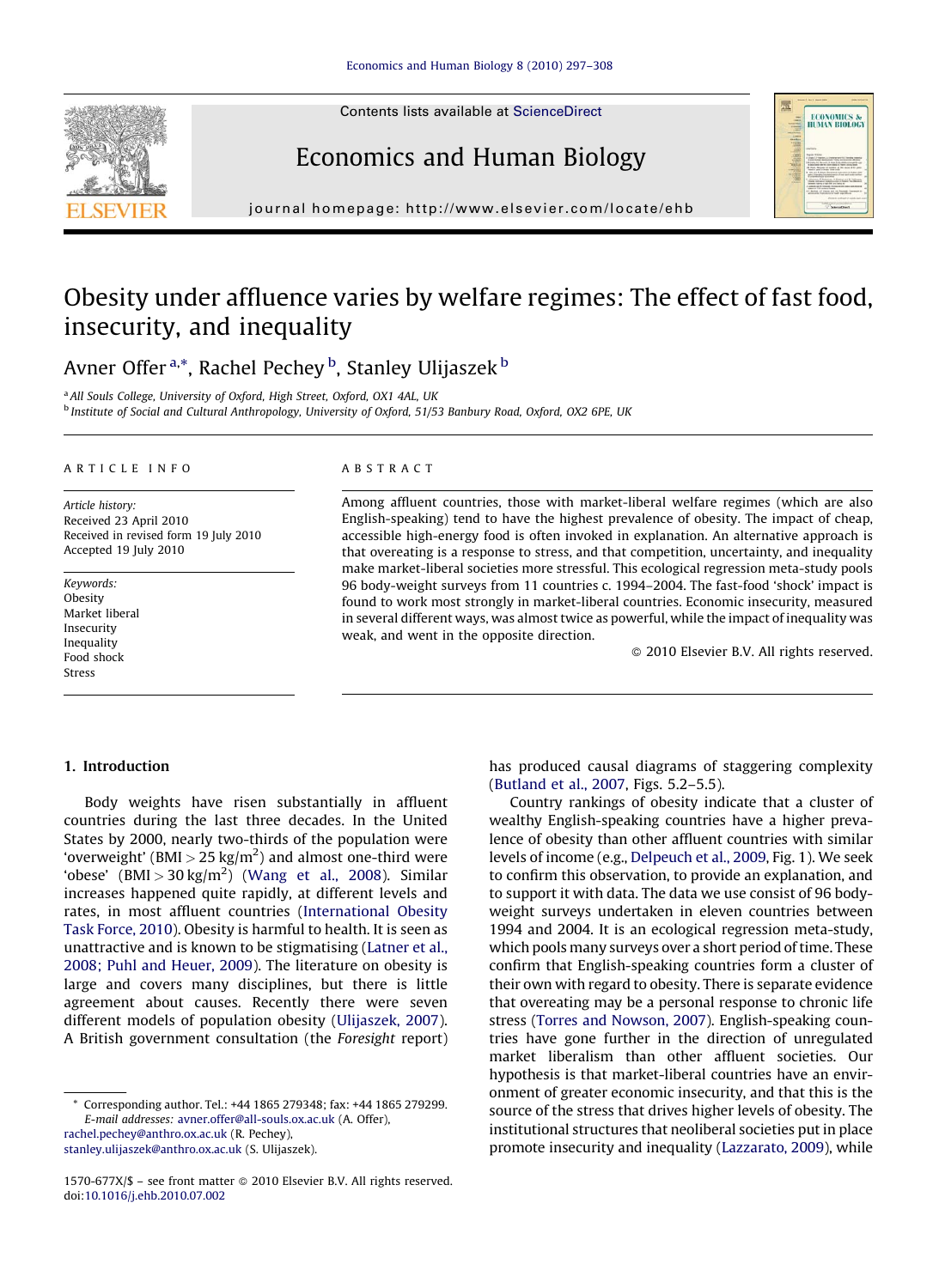work-related insecurity, including low income, poor job mobility and absence of union protection, elevates the likelihood of stress and ill health ([Scott-Marshall, 2010;](#page-10-0) [Nakao, 2010](#page-10-0)). Responses to stress, in turn, include overeating [\(Greeno and Wing, 1994](#page-10-0)) and preferences for highenergy density foods [\(Oliver et al., 2000\)](#page-10-0), both of which are implicated in the causation of obesity (Bjö[rntorp, 2001\)](#page-10-0).

In this study, insecurity is a predictor for obesity. But the opposite may also be the case. Obesity can be measured objectively and is difficult to hide. Disorders like stress and anxiety are not easy to identify, diagnose, and observe. They are not often recognised as attributable tomarket liberalism. Richard Sennett has written of 'the hidden injuries of class' [\(Sennett and Cobb, 1972](#page-10-0)). If the link with stress and insecurity is established, then the epidemiology of obesity might be used as a diagnostic for these less visible disorders. That is one of the promises of this line of investigation.

The concept of welfare regimes comes from [Esping-](#page-10-0)[Andersen \(1990\)](#page-10-0) who made a distinction between the Nordic social democratic model of welfare, the continental European family-oriented model, and the English-speaking liberal model (also [Goodin et al., 1999\)](#page-10-0). Since the 1980s, there has been a movement away from social democratic (or in the USA, 'New Deal') policy norms, towards more marketfriendly policies. This matches the timing of the emergence of obesity as a mass social phenomenon [\(Ulijaszek and](#page-11-0) [Lofink, 2006\)](#page-11-0). [Hall and Soskice \(2001\)](#page-10-0) distinguished two 'varieties of capitalism', on the one side six English-speaking 'liberal market economies' (the USA, Britain, Australia, Canada, New Zealand, Ireland), on the other 10 'coordinated market economies', Germany, Japan, Switzerland, the Netherlands, Belgium, Sweden, Norway, Denmark, Finland, and Austria (the Mediterranean countries Greece, Italy, France, Spain, Portugal, and Turkey were all more ambiguous). Our findings do not confirm Esping-Andersen's threefold classification. We have not found that the Nordic countries form a statistically distinctive group. Our results are more consistent with the Hall and Soskice approach, which highlights the distinctiveness of the 'liberal market economies' from everyone else. It is this distinctiveness that we investigate.

In its basic form, our hypothesis is that economic uncertainty and unequal market and household experiences have increased stress, and that stress is conducive to weight gain; that market-liberal reforms have stimulated competition in both labour and consumption markets, and that this has undermined personal stability and security. It has affected people more strongly lower down the social scale [\(Drewnowski and Darmon, 2005; Wang et al., 2008\)](#page-10-0). Hence the more intensive the competitive and market orientation of welfare regimes, the higher the level of body weight, at both aggregate and personal levels. Support for this view also comes from market-liberal economists, who regard shifts in relative prices within markets as a plausible explanation of weight increase. Due to their commitment to the optimality of market outcomes, they are relatively untroubled about the rise in body weight, although its choice as a subject suggests an acknowledgement of concern [\(Cutler et al., 2003; Lakdawalla et al., 2005; Philipson and](#page-10-0) [Posner, 2008\)](#page-10-0). Obesity in their view is merely an unintended symptom of otherwise benign personal preferences and

policy norms. Some stylized facts that support the hypothesis are that overweight is more common among the poor [\(McLaren, 2007\)](#page-10-0), thatweight has risen overall over time, and that there is a gradient in body weight, with the highest levels to be found under liberal welfare regimes in the English-speaking countries [\(Pickett et al., 2005](#page-10-0)).

These observations are consistent with two interpretations. We try to discriminate between them, and to estimate their impact. The first is the 'food shock' hypothesis. A supply shock was driven by the shift in provision of processed food from the home and into the market, where it has become much more accessible. The relative price of food fell, and high-energy density food, which is a staple of fast-food supply, is highly palatable [\(Offer, 2001, 2006; Cutler et al., 2003; Drewnowski and](#page-10-0) [Darmon, 2005\)](#page-10-0). One individual-level study of obesity in the USA has found that the strongest explanatory factor is the geographical concentration of fast-food outlets ([Chou](#page-10-0) et al.,  $2004$ ).<sup>1</sup> At the same time, the occupational transition from manufacturing to services, and increased motorization, have both reduced the opportunities for physical exercise (e.g., [Philipson and Posner, 2003, 2008](#page-10-0)).

A second hypothesis arises from a physiological association that has been observed between stress and overeating (Bjö[rntorp, 2001; Dallman et al., 2003; Dallman](#page-10-0) [et al., 2005; Drapeau et al., 2003](#page-10-0)). At the socio-economic level, two stress-inducing mechanisms have been invoked. One comes out of the 'psychosocial' hypothesis of socially differential morbidity and mortality in affluent societies [\(Marmot, 2004; Pickett et al., 2005; Wilkinson and Pickett,](#page-10-0) [2009](#page-10-0)). The source of stress is the experience of subordination, and a proxy indicator is income inequality. These authors report that higher income inequality at the national (or USA state) level is associated in the aggregate with higher body weight [\(Pickett et al., 2005; Pickett and](#page-10-0) [Wilkinson, 2007; Wilkinson and Pickett, 2009\)](#page-10-0).

[Smith \(2009\)](#page-10-0) and [Smith et al. \(2009\)](#page-10-0) have proposed that the source of stress might be economic insecurity. Their point of departure is in the study of animal behaviour. Animals in the wild and in captivity respond to food uncertainty by putting on weight. Uncertainty gives rise to anxiety which prompts 'self-medication' by means of food. The notion of 'comfort food' is likewise familiar. In a similar way, feelings of uncertainty and anxiety encourage overeating. Smith speculates about the evolutionary basis and biochemical pathways of this mechanism.

Several writers have associated myopia (or timeinconsistency) with the rise in body weight [\(Offer, 2001;](#page-10-0) [Cutler et al., 2003; Komlos et al., 2004](#page-10-0)). People whose longterm objective is a steady body weight nevertheless find it difficult to resist the temptations of weight-increasing foods. Myopic bias is a form of impatience, and hence implicated in anxiety. Myopia is exacerbated by the pace of market innovation in food provision [\(Offer, 2006](#page-10-0), 144– 148). The pursuit of materialism more broadly is associated with lower subjective well-being [\(Kasser,](#page-10-0) [2002; Kasser et al., 2004](#page-10-0)). [Oswald and Powdthavee](#page-10-0)

 $1$  The other variables were home food prices, fast-food prices, fullservice restaurant prices, and cigarette prices.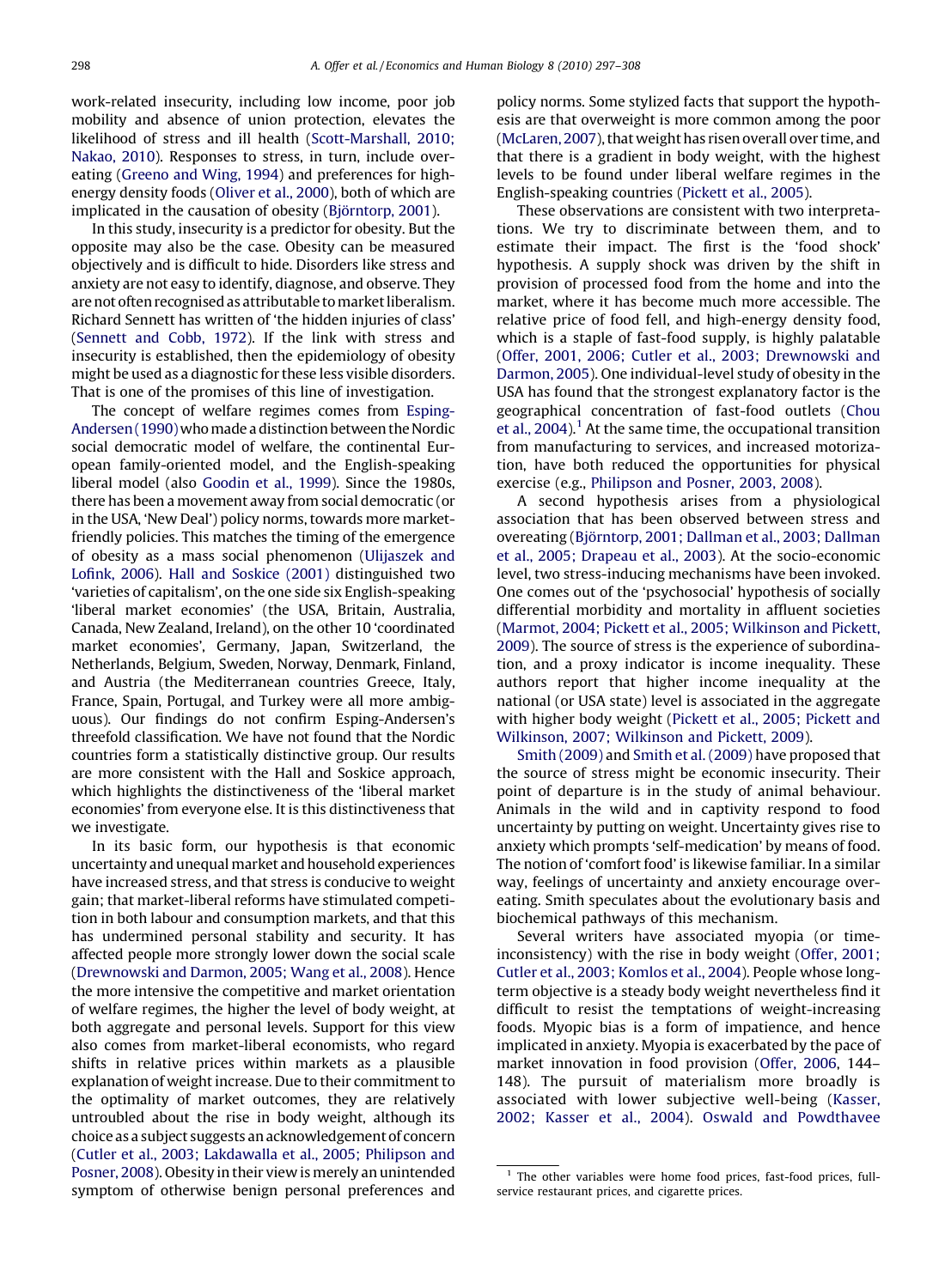<span id="page-2-0"></span>Table 1 Summary of surveys.

| Country            | Time period covered | Number of surveys    | Percentage obese                  |                                |                                  |
|--------------------|---------------------|----------------------|-----------------------------------|--------------------------------|----------------------------------|
|                    |                     |                      | Minimum                           | Maximum                        | Mean <sup>a</sup><br>(for total) |
| Market liberal     | 1994-2004           | 47 (29 self-report)  | 11 (UK)                           | 33.4 (US)                      | 25.52                            |
| Non-market liberal | 1994-2004           | 49 (35 self-report)  | 4.9 (Norway)                      | 32.3 (Italy)                   | 19.17                            |
| Australia          | 1995-2003           | 5 (3 self-report)    | 11.9 (1995, total, self-report)   | 22.3 (2000, females, measured) | 23.58                            |
| Canada             | 1995-2004           | 7 (6 self-report)    | 11.2 (1997, females, self-report) | 23.2 (2004, females, measured) | 22.42                            |
| Finland            | 1995-2004           | $12(11$ self-report) | 8.8 (1998, females, self-report)  | 23.5 (2001, females, measured) | 20.28                            |
| France             | 1997-2003           | 4 (4 self-report)    | 7 (1997, total, self-report)      | 12 (2003, males, self-report)  | 18.47                            |
| Germany            | 1995-2003           | 6 (3 self-report)    | 11 (1997, total, self-report)     | 21.1 (1995, females, measured) | 20.91                            |
| Italy              | 1994-2004           | 8 (6 self-report)    | 6.3 (1994, females, self-report)  | 32.3 (1999, females, measured) | 16.59                            |
| Norway             | 1994-2002           | 5 (3 self-report)    | 4.9 (1994, males, self-report)    | 20.8 (2001, females, measured) | 17.16                            |
| Spain              | 1995-2003           | 6 (2 self-report)    | 11 (1997, total, self-report)     | 30.7 (1998, females, measured) | 21.55                            |
| Sweden             | 1994-2003           | 8 (6 self-report)    | 6.7 (1997, males, self-report)    | 15.7 (1999, females, measured) | 18.33                            |
| UK                 | 1994-2004           | 13 (1 self-report)   | 11 (1997, total, self-report)     | 25 (2001, males, measured)     | 21.15                            |
| <b>USA</b>         | 1994-2004           | 21 (18 self-report)  | 14.2 (1994, females, self-report) | 33.4 (2000, females, measured) | 29.53                            |

<sup>a</sup> Means were adjusted for the number of measured/self-reported studies and for the time period covered to reflect measured levels of obesity in 2000 (by increasing self-reported figures by the size of the coefficient for the MEASURED dummy, and by summing mean figures with the appropriate proportion of the TIME coefficient [determined by the difference in the mean year surveys were conducted in each country]).

[\(2007, F443\)](#page-10-0) have shown increasing levels of distress in the UK between 1991 and 2004. [Twenge \(2000\)](#page-11-0) has found more than one standard deviation rises in anxiety levels in the USA since the 1950s, and an even larger increase in general psychopathology since the late 1930s ([Twenge et al., 2009\)](#page-11-0). A large international survey of mental disorder in 2001–2003 has shown prevalence in the USA at 26.3%, with the average for six 'continental' European countries at 11.9% – a mental-health gap even larger than the obesity gap (calculated from [Demytte](#page-10-0)naere et al.,  $2004$ ).<sup>2</sup> A study of the relation between obesity and emotional disorder (using the same survey) suggests 'modest relationship between obesity (particularly severe obesity) and emotional disorders among women in the general population' [\(Scott et al.,](#page-10-0) [2008](#page-10-0), 192).

Processed food technologies have been available equally across the developed world. Their pace of deployment and their relative penetration provide a means of comparing and testing the supply shock and welfare-regime approaches. Obesity levels differ among welfare regimes. It could be argued that some countries merely lag behind in exposure to the food shock. However, if the rates of growth in obesity differ between countries with different regimes, then that points towards a welfare-regime interpretation. If the rates of obesity growth are similar, then the 'supply shock' interpretation will appear more compelling.

#### 2. Materials and methods

#### 2.1. Data

The surveys were identified through online databases (e.g., the WHO BMI database) and other relevant web-based searches (e.g., government statistical office websites). It was judged that for aggregated data of this type, a pooled ordinary least squares (OLS) regression was themost reliable approach. This made it desirable to restrict the selection to a relatively short time frame, namely 1994–2004. This is preparatory to a panel study, which will use individual-level data in fewer countries. Many suitable surveys were conducted during 1994–2004, covering a range of countries (Australia, Canada, Finland, France, Germany, Italy, Norway, Spain, Sweden, the UK and the USA). The social investment in these surveys arose from a rising awareness of obesity as a social problem. Although measured obesity levels are preferable to self-reported weights and heights, the majority of the studies found relied on self-report. In order to create a sufficiently large dataset for analysis, both measured and self-reported data were included.

Surveys were included if:

- (i) they reported at least one obesity prevalence level (for males, females or both combined). Most surveys gave obesity prevalence estimates for males, females and in total, but 8 surveys only reported percentage obese for males and females combined, and a further 8 only reported for males and females separately;
- (ii) they had a sufficiently large sample (lowest  $n = 979$ [Finland]). Of the 96 surveys included, 27 had sample sizes up to 5000, 22 had sample sizes of 5000–10,000, 36 between 10,000–100,000, and 11 between 100,000 and 200,000 (mean sample = 28,467);
- (iii) they included participants with a range of ages. Minimum age generally varied from 15 to 25 (although two 2001 surveys (in Finland and Norway) had a minimum age of 30, and one study in Italy in 1998 had a minimum of 35). The maximum age ranged from 64 to no limit;

<sup>2</sup> Including anxiety disorders (agoraphobia, generalized anxiety disorder, obsessive-compulsive disorder, panic disorder, posttraumatic stress disorder, social phobia, specific phobia), mood disorders (bipolar I and II disorders, dysthymia, major depressive disorder), disorders that share a feature of problems with impulse control (bulimia, intermittent explosive disorder, and adult persistence of 3 childhood–adolescent disorders – attention deficit/ hyperactivity disorder, conduct disorder, and oppositional-defiant disorder – among respondents in the 18- to 44 year age range), and substance disorders (alcohol and drug abuse and dependence).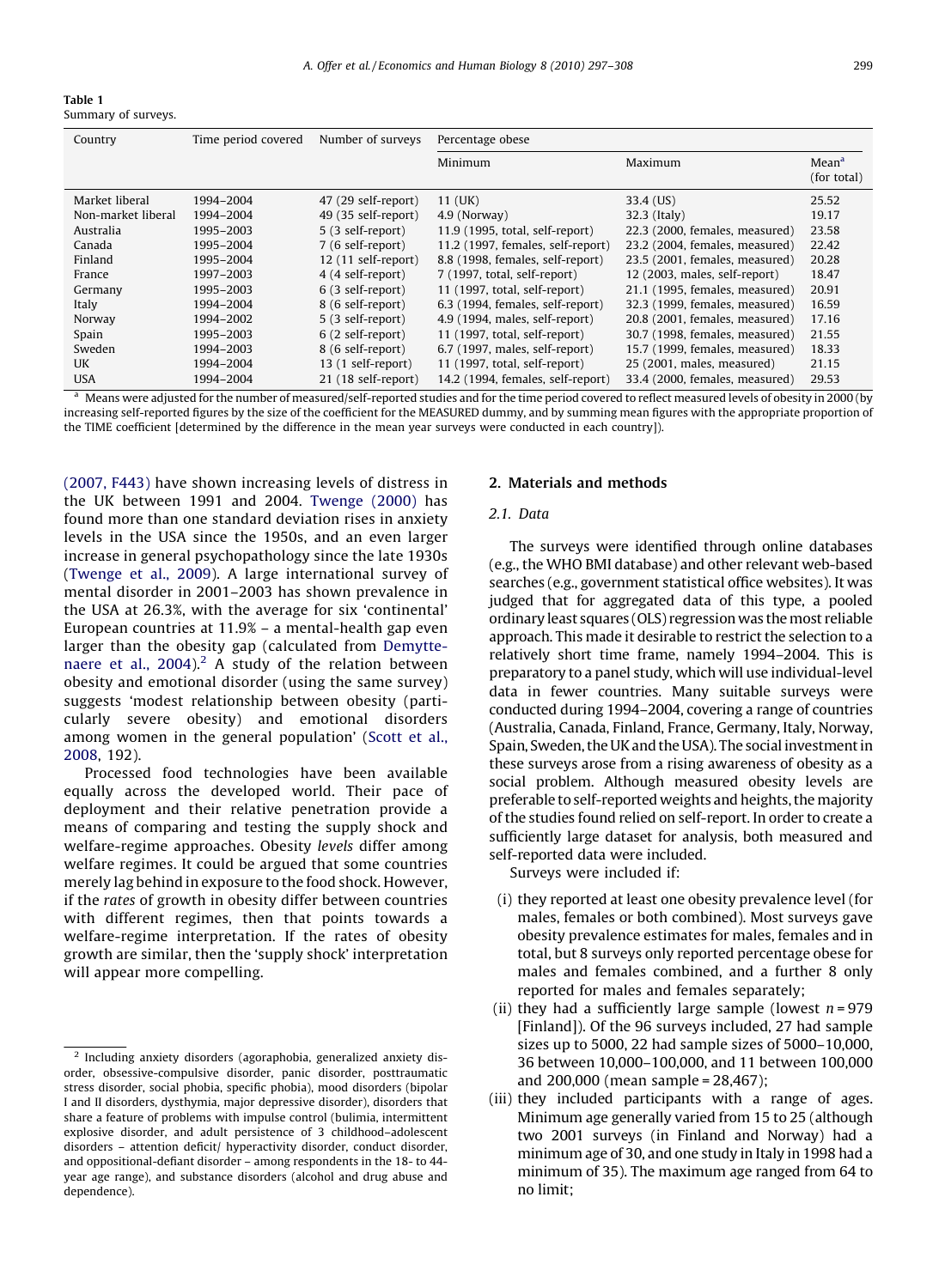(iv) they were conducted over a period extending at most over two calendar years. If surveys were conducted over a period that did not tie in with one calendar year, they were categorised for analysis as being in the later year. While the majority of surveys were nationally representative, sufficiently large surveys were included even if they were only conducted in one or two towns/cities ( $n = 8$ ) or regions ( $n = 6$ ) of a country.

The percentages reported as obese by these surveys are summarised by country in [Table 1](#page-2-0). The USA had the highest levels of obesity (with a mean of around 30% obese), whereas Italy, with the lowest prevalence, had almost half the levels (around 17%).

2.2. Model

The basic model is

TOTAL OBESE<sub>it</sub> =  $\alpha + \beta_1$ MEASURED<sub>it</sub>  $+\beta_2$ MARKET\_LIB<sub>it</sub> +  $\beta_3$ TIME<sub>it</sub> +  $\beta_4$ ECON SECURITY<sub>it</sub>  $+\beta_5$ ECON\_EQUALITY<sub>it</sub> +  $\varepsilon_{it}$  (1)

The number of observations vary among countries, but each country is given the same weight. The dependent variable is percentage prevalence of obesity (TOTAL\_OB-ESE) for survey i at time t. Obesity is defined as BMI equal to or greater than 30. Gender-specific obesity is estimated as well (MALE\_OBESE and FEMALE\_OBESE). Thirty-two of the surveys used objective weight measurements, while sixtyfour relied on self-reporting of body weights. MEASURED is a dummy for measured weights. MARKET\_LIB is another dummy that specifies market-liberal countries in the sample (Australia, Canada, UK, USA). The TIME variable is incremented one unit per year, starting at 1 in 1994.

ECON\_SECURITY and ECON\_EQUALITY are continuous variables for economic security and equality respectively, taken from Lars Osberg's Index of Economic Well-Being (IEWB:[Osberg, 2009](#page-10-0)). The IEWB is amultidimensional index addressing the consumption, wealth, economic equality and economic security of selected OECD countries, currently available for the years 1980–2007. Wherever possible, observed annual data are provided, and missing years are filled in by imputation. There is no reason to think that this biases the results, since change is slow. Designed to allow comparison across countries of a range of household socioeconomic indicators, each of the four major indices of the IEWB is in turn comprised of subcomponents. Two of these composite indices are of interest in the current study, economic equality, and security.

The index of economic equality, derived from the Luxembourg Income Study, is comprised of the intensity of poverty, i.e., the poverty rate (percent) times the 'poverty gap' (the ratio of the gap between the poverty line and the mean equivalent income of those under the poverty line), and the inequality of income, measured using Gini coefficients (after-tax equivalised household incomes). These subcomponents are inversed, added and weighted to form the economic equality index (0.25 Gini coefficient + 0.75 times the poverty intensity scale). This index is used as our variable ECON\_EQUALITY, which is scaled up from 0–1 to 0–100. One component of the economic equality index is also later investigated as an alternative specification of economic equality, namely the inversed Gini coefficient (variable INVERSE\_GINI).

The index of economic security is aweighted composite of four sub-indices: security from unemployment, illness, single-parent poverty, and poverty in old age. Security from unemployment and from illness are derived from OECD statistics and security from single-parent poverty and from poverty in old age from the Luxembourg Income Study. Security from unemployment is constructed from the unemployment rate and the proportion of earnings that are replaced by unemployment benefits, and single-parent and old age poverty from the prevalence of these conditions and poverty intensity. Security from ill health is represented by the share of private expenditure on healthcare in personal disposable income. These four components are weighted by the relative sizes of the populations subject to each risk, and together are aggregated to obtain the economic security index. For this study, this index is also scaled up to 0–100, forming our variable ECON\_SECURITY. The economic security components are also investigated separately in a later analysis. Both variables derived from the IEWB are of comparable magnitudes (ECON\_SECURITY ranges from 31 to 81, ECON\_EQUALITY from 16 to 89). The observations are pooled, and the regression method used is OLS. Osberg indicates which data points are observed, and which are derived by imputation.

#### 3. Results

The main findings are reported in [Table 2.](#page-4-0) The relative strength of each variable is indicated by the standardized beta coefficients, and that is the variable of interest. The regression coefficients are, however, intuitively meaningful, although not quite comparable to each other. TOTAL\_OBESE, i.e., obesity prevalence, ranges from 5% to 32% of the adult population.MEASURED raises obesity prevalence by about a third over this range. MARKET\_LIB raises obesity prevalence by 4 percentage points. The passage of TIME raises obesity prevalence by about 4 percentage points from start to finish.

Of all the variables ECON\_SECURITY has the strongest effect, as measured by its beta. A rise in economic security from the bottom to the top of its range would account for about 14 percentage points, i.e., more than half the obesity prevalence amplitude. The result for economic equality (ECON\_EQUALITY) is unexpected. Wilkinson and Pickett, using bi-variate analysis ([Wilkinson and Pickett, 2009;](#page-11-0) [Pickett et al., 2005](#page-11-0)), found a strong relation between inequality and obesity prevalence. But in a multivariate analysis, the effects observed here for inequality have the opposite sign. The beta is low, and in the case of gendered observations, it is not significant. Similar results are obtained using the INVERSE\_GINI variable instead (cols. 4–6), although ECON\_EQUALITY and INVERSE\_GINI are quite different. The first mostly (75%) measures poverty intensity, i.e., the ratio between income in poverty and the poverty line, while the other measures inequality overall among the households sampled. This finding does not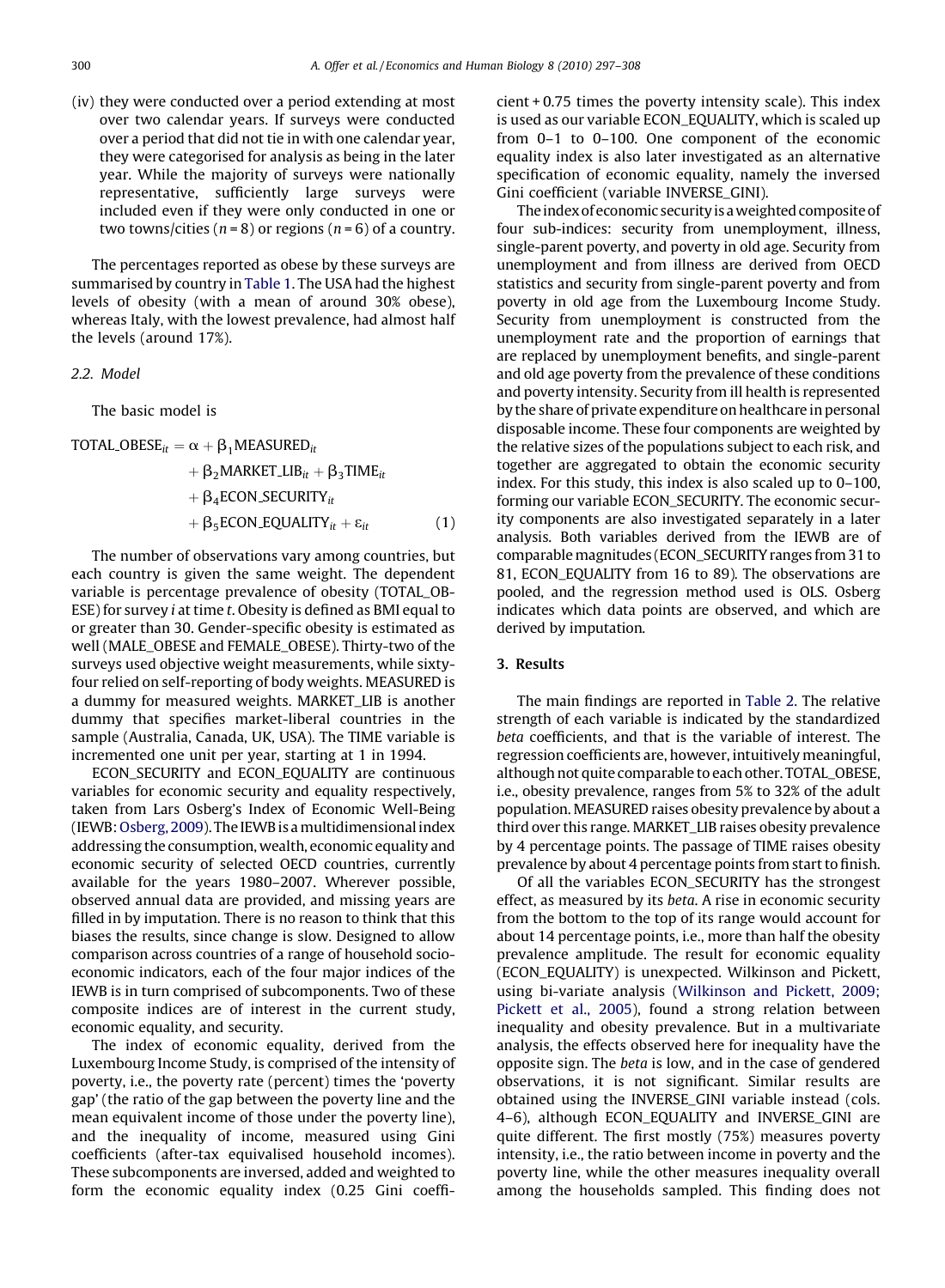<span id="page-4-0"></span>

|--|

Obesity and economic security, and economic equality.

| Variables            | (1)                   | (2)                    | (3)                   | (4)                   | (5)                    | (6)          |
|----------------------|-----------------------|------------------------|-----------------------|-----------------------|------------------------|--------------|
|                      | TOTAL_OBESE           | MALE_OBESE             | FEMALE_OBESE          | TOTAL_OBESE           | MALE_OBESE             | FEMALE_OBESE |
| <b>MEASURED</b>      | 9.093                 | $7.965$ **             | 9.643                 | $9.144$ **            | $7.836$ **             | 9.497        |
| t-statistic          | (6.849)               | (9.761)                | (8.993)               | (6.833)               | (9.629)                | (8.625)      |
| beta                 | 0.646                 | 0.670                  | 0.687                 | 0.650                 | 0.659                  | 0.676        |
| <b>MARKET_LIB</b>    | $4.106$ <sup>**</sup> | $3.101$ <sup>**</sup>  | 2.120                 | $3.598$ <sup>*</sup>  | $2.672$ **             | 1.859        |
| t-statistic          | (2.667)               | (2.745)                | (1.316)               | (2.511)               | (2.642)                | (1.292)      |
| heta                 | 0.327                 | 0.271                  | 0.157                 | 0.286                 | 0.234                  | 0.138        |
| <b>TIME</b>          | $0.477$ **            | 0.539                  | $0.465$ <sup>**</sup> | 0.523                 | 0.559                  | 0.460        |
| t-statistic          | (4.133)               | (4.796)                | (3.349)               | (4.494)               | (5.215)                | (3.110)      |
| beta                 | 0.222                 | 0.279                  | 0.204                 | 0.243                 | 0.290                  | 0.202        |
| <b>ECON SECURITY</b> | $-0.279$ **           | $-0.262$ <sup>**</sup> | $-0.262$ **           | $-0.266$ **           | $-0.244$ <sup>**</sup> | $-0.248$ **  |
| t-statistic          | $(-8.995)$            | $(-7.857)$             | $(-6.904)$            | $(-8.623)$            | $(-8.500)$             | $(-7.235)$   |
| beta                 | $-0.718$              | $-0.742$               | $-0.630$              | $-0.685$              | $-0.692$               | $-0.595$     |
| ECON_EQUALITY        | $0.0726$ **           | 0.0434                 | 0.0124                |                       |                        |              |
| t-statistic          | (2.872)               | (1.376)                | (0.291)               |                       |                        |              |
| beta                 | 0.261                 | 0.170                  | 0.0412                |                       |                        |              |
| <b>INVERSE_GINI</b>  |                       |                        |                       | $0.0528$ <sup>*</sup> | 0.0226                 | $-0.00304$   |
| t-statistic          |                       |                        |                       | (2.575)               | (0.867)                | $(-0.0859)$  |
| beta                 |                       |                        |                       | 0.201                 | 0.0946                 | $-0.0108$    |
| <b>CONSTANT</b>      | 22.29                 | 22.95                  | 25.14                 | $22.92$ **            | $23.17$ **             | 25.12        |
| t-statistic          | (6.935)               | (10.55)                | (8.185)               | (7.444)               | (10.94)                | (8.653)      |
| Observations         | 88                    | 88                     | 88                    | 88                    | 88                     | 88           |
| Adjusted R-squared   | 0.824                 | 0.779                  | 0.730                 | 0.821                 | 0.775                  | 0.729        |

Robust t-statistics in parentheses.

completely invalidate inequality as a cause, as we shall discuss below. Finally, gender does not seem to have a large effect. It is worth investigating further, but not in this paper.

#### 4. Discussion

Three putative determinants of obesity are discussed in turn: fast-food shock, security, and equality.

## 4.1. Time and the food shock

That obesity is a response to the 'shock' of ever cheaper and more accessible food is the most prevalent socioeconomic interpretation (e.g., [Delpeuch et al., 2009](#page-10-0)). If countries differ merely in the levels of obesity prevalence, it can be argued that latecomers to obesity merely lag behind in the diffusion of the food shock, and will eventually catch up with the leaders. Thus the pace of growth of obesity prevalence offers a test of the 'food shock' interpretation. This hypothesis implies that non-market-liberal countries should have similar rates of obesity growth to those of market-liberal ones, despite having lower levels of obesity prevalence. The period we survey is a short one, but it coincides with strong obesity growth. In Table 2 above, the TIME variable captures the pace of growth over time and is both strong and significant. The 'food shock' hypothesis would predict no difference in the rate of growth between market liberal and other countries. This is investigated in [Table 3](#page-5-0).

In col. 1 (market-liberal countries), the coefficient for TIME (and the beta too) is high and significant. In the other countries this variable is neither. This argues against a 'fast-food shock lag' interpretation of obesity levels. Using

this indicator 'food shock' is not a distinctive factor outside market-liberal countries, but quite a strong one within them. The US-only coefficient (at 0.87) is even higher. There is something about market-liberal countries that causes obesity to increase faster than elsewhere.

A reasonable interpretation of the TIME variable (which measures the rise of obesity prevalence over time, other things being equal) is that it captures some of the effect of the 'food shock'. This possibility can be evaluated further with a variable for fast-food prices. This is provided here by the Big Mac index, published for every year in the Economist, and used by generous permission of the publishers (variable BIG\_MAC). The index compares prices of the MacDonald's 'Big Mac' hamburger (a standard commodity item) in different countries using local currency and US dollars at the official exchange rate. Two versions of the variable were tried, one using absolute prices, the other using relative ones, i.e., taking price as a fraction of income per head. The relative price version has more statistical power, and is the one we use.

In col. 3 of [Table 3,](#page-5-0) the BIG\_MAC variable pushes the TIME variable out of significance with a high beta as well, but less clearly in market-liberal countries (col. 4). This suggests that a substantial part of what the TIME variable captures is the 'food shock' of declining real fast-food prices, but not all of it. [Fig. 1](#page-5-0) shows that BIG\_MAC prices were declining over time (correlation coefficient  $-0.645$ ). The price of BIG\_MAC was lowest in the highest-obesity countries, namely the USA, Canada, and Australia.

But 'food shock' was not a matter of price alone: it also exposed people to intensive marketing, and saved them cooking and shopping time. Once ECON\_SECURITY is reinstated, BIG\_MAC is again dominated by TIME (col. 5). Comparing betas however, this food shock variable

 $p < 0.05$ .

 $n < 0.01$ .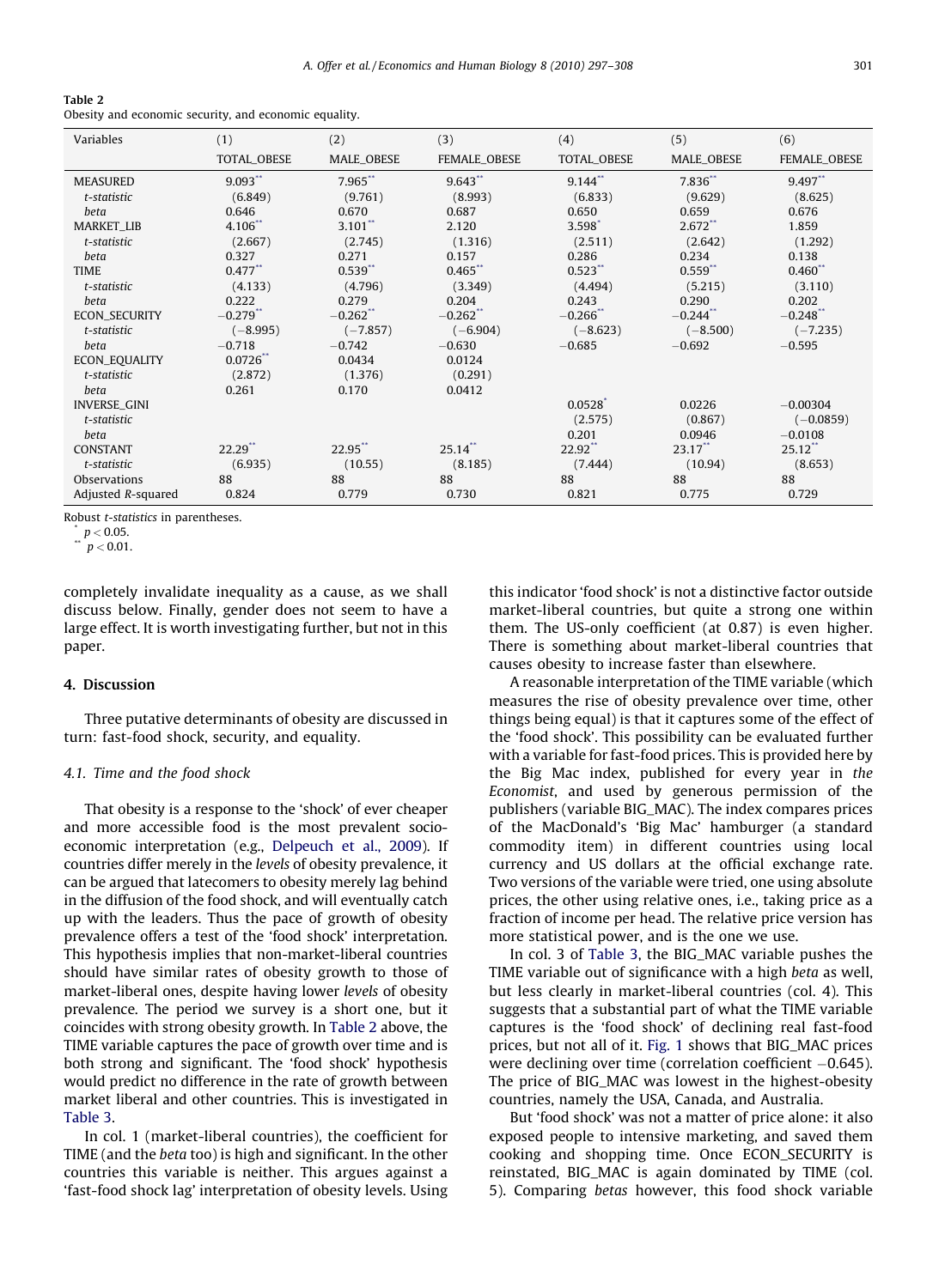<span id="page-5-0"></span>

| Table 3                            |  |  |
|------------------------------------|--|--|
| The impact of the fast-food shock. |  |  |

| Variables            | (1)                             | (2)                                 | (3)                     | (4)                             | (5)                   |
|----------------------|---------------------------------|-------------------------------------|-------------------------|---------------------------------|-----------------------|
|                      | TOTAL_OBESE<br>(market liberal) | TOTAL_OBESE<br>(non-market liberal) | TOTAL_OBESE             | TOTAL_OBESE<br>(market liberal) | TOTAL_OBESE           |
| <b>MEASURED</b>      | $7.357$ "                       | $10.03$ **                          | $8.761$ **              | $6.256$ **                      | 9.246                 |
| t-statistic          | (10.50)                         | (5.268)                             | (7.247)                 | (5.237)                         | (7.663)               |
| heta                 | 0.761                           | 0.740                               | 0.652                   | 0.647                           | 0.688                 |
| <b>MARKET_LIB</b>    |                                 |                                     |                         |                                 | 3.867                 |
| t-statistic          |                                 |                                     |                         |                                 | (3.137)               |
| beta                 |                                 |                                     |                         |                                 | 0.311                 |
| <b>TIME</b>          | $0.743$ <sup>**</sup>           | 0.276                               | $-0.318$                | 0.387                           | 0.576                 |
| t-statistic          | (7.804)                         | (1.520)                             | $(-1.839)$              | (2.065)                         | (3.790)               |
| beta                 | 0.464                           | 0.167                               | $-0.149$                | 0.242                           | 0.270                 |
| <b>ECON_SECURITY</b> | $-0.194$ <sup>**</sup>          | $-0.192$                            |                         |                                 | $-0.279$ **           |
| t-statistic          | $(-10.11)$                      | $(-1.863)$                          |                         |                                 | $(-8.153)$            |
| heta                 | $-0.741$                        | $-0.207$                            |                         |                                 | $-0.749$              |
| <b>INVERSE_GINI</b>  |                                 |                                     |                         |                                 | 0.0648                |
| t-statistic          |                                 |                                     |                         |                                 | (2.961)               |
| beta                 |                                 |                                     |                         |                                 | 0.230                 |
| BIG_MAC              |                                 |                                     | $-0.0821$ <sup>**</sup> | $-0.0668$                       | 0.0100                |
| t-statistic          |                                 |                                     | $(-4.944)$              | $(-3.193)$                      | (0.722)               |
| beta                 |                                 |                                     | $-0.424$                | $-0.393$                        | 0.0518                |
| <b>CONSTANT</b>      | $22.85$ <sup>**</sup>           | $21.77$ **                          | $22.71$ "               | $19.51$ **                      | $21.83$ <sup>**</sup> |
| t-statistic          | (17.50)                         | (2.951)                             | (8.870)                 | (7.841)                         | (7.724)               |
| Observations         | 47                              | 41                                  | 81                      | 47                              | 81                    |
| Adjusted R-squared   | 0.852                           | 0.699                               | 0.601                   | 0.563                           | 0.811                 |

Robust t-statistics in parentheses.

 $p < 0.05$ .

 $p < 0.01$ .

(TIME) has just over a third of the power of economic security (ECON\_SECURITY).

#### 4.2. Insecurity

The welfare-regime hypothesis is that stress induces insecurity, and that insecurity induces overeating. [Smith](#page-10-0) [\(2009\)](#page-10-0) has reported that animals in the wild respond to stress by putting on weight. There is also evidence that people put on weight in response to stress, whether associated with subordinate status [\(Marmot, 2004](#page-10-0)), inequality ([Wilkinson and Pickett, 2009](#page-11-0)), work insecurity [\(Hannerz et al., 2004\)](#page-10-0) or financial insecurity [\(Gerace and](#page-10-0) [George, 1996](#page-10-0)). In a recent study, [Smith et al. \(2009\)](#page-10-0) have

used the American National Longitudinal Study of Youth to show that insecurity, measured in several different ways, predicted a rise in body weight. In the United States, high levels of obesity are associated locally with high levels of food insecurity. The United States Department of Agriculture has stopped using the term 'hunger' in its reports, and uses 'food insecurity' instead ([Dolnick, 2010\)](#page-10-0).

As we have seen, Osberg's ECON\_SECURITY variable is the strongest predictor of obesity prevalence [\(Table 2](#page-4-0); also Table 3, col. 1). The United States was an outlier, with high levels of both economic insecurity and of obesity. Nevertheless, the effect of insecurity remains when the United States is taken out ([Table 4](#page-6-0), cols. 1–2 for men and women; the composite variable was almost significant ( $p > 0.052$ )).



Fig. 1. Big Mac relative price over time.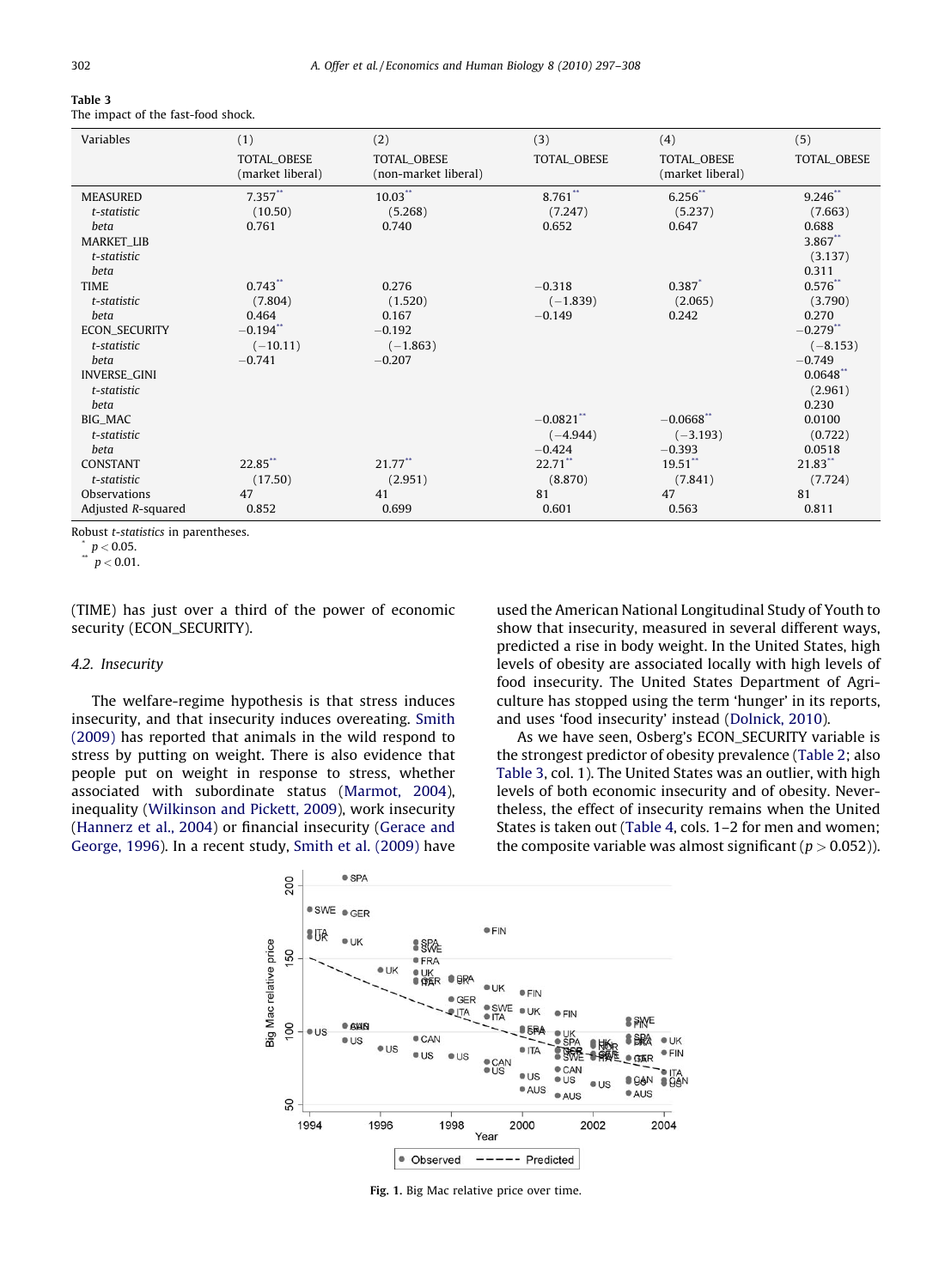## <span id="page-6-0"></span>Table 4

Obesity determinants outside the USA; and the contribution of dependence security components.

| Variables              | (1)                    | (2)                    | (3)                    | (4)                   |
|------------------------|------------------------|------------------------|------------------------|-----------------------|
|                        | MALE_OBESE excl. USA   | FEMALE_OBESE excl. USA | TOTAL_OBESE            | TOTAL_OBESE           |
| <b>MEASURED</b>        | $7.487$ <sup>**</sup>  | $9.377$ "              | 8.853                  | $8.720$ **            |
| t-statistic            | (9.456)                | (8.277)                | (6.298)                | (5.946)               |
| beta                   | 0.715                  | 0.751                  | 0.629                  | 0.620                 |
| <b>TIME</b>            | $0.533$ **             | $0.440$ "              | $0.348^{*}$            | $0.507$ **            |
| t-statistic            | (3.867)                | (2.772)                | (2.369)                | (3.287)               |
| beta                   | 0.306                  | 0.212                  | 0.162                  | 0.236                 |
| <b>MARKET_LIB</b>      | $2.382$ **             | 1.932                  | 3.105                  |                       |
| t-statistic            | (3.077)                | (1.792)                | (3.082)                |                       |
| beta                   | 0.218                  | 0.149                  | 0.247                  |                       |
| UNEMPLOYMENT_SECURITY  |                        |                        | $0.247$ <sup>*</sup>   | $-0.253$ <sup>*</sup> |
| t-statistic            |                        |                        | (2.078)                | $(-2.276)$            |
| beta                   |                        |                        | 0.201                  | $-0.206$              |
| <b>HEALTH_SECURITY</b> |                        |                        | $-0.221$ <sup>**</sup> |                       |
| t-statistic            |                        |                        | $(-2.830)$             |                       |
| beta                   |                        |                        | $-0.498$               |                       |
| SINGLE_PARENT_SECURITY |                        |                        | $-0.275$               |                       |
| t-statistic            |                        |                        | $(-0.995)$             |                       |
| beta                   |                        |                        | $-0.152$               |                       |
| OLD_AGE_SECURITY       |                        |                        | 0.0867                 |                       |
| t-statistic            |                        |                        | (0.485)                |                       |
| beta                   |                        |                        | 0.0453                 |                       |
| <b>ECON SECURITY</b>   | $-0.272$ <sup>**</sup> | $-0.269$ <sup>*</sup>  |                        |                       |
| t-statistic            | $(-3.208)$             | $(-2.276)$             |                        |                       |
| beta                   | $-0.283$               | $-0.234$               |                        |                       |
| CONSTANT               | $26.69$ **             | $26.67$ *              | $13.40$ <sup>**</sup>  | $14.38$ <sup>**</sup> |
| t-statistic            | (4.545)                | (3.151)                | (4.819)                | (5.683)               |
| Observations           | 66                     | 66                     | 88                     | 88                    |
| Adjusted R-squared     | 0.738                  | 0.689                  | 0.775                  | 0.547                 |

Robust t-statistics in parentheses.

 $p < 0.01$ .

Fig. 2 shows the relation between ECON\_SECURITY (the Osberg variable) and obesity prevalence. It indicates that the United States was in a class of its own: economic security was low, and obesity was high. The difference is particularly marked in the measured surveys, and is smaller in the self-reported ones.

Osberg's ECON\_SECURITY variable is made up of four components (Table 4, col. 3), namely security in old age,



Fig. 2. Percentage obese and Osberg's economic security index.

 $p < 0.05$ .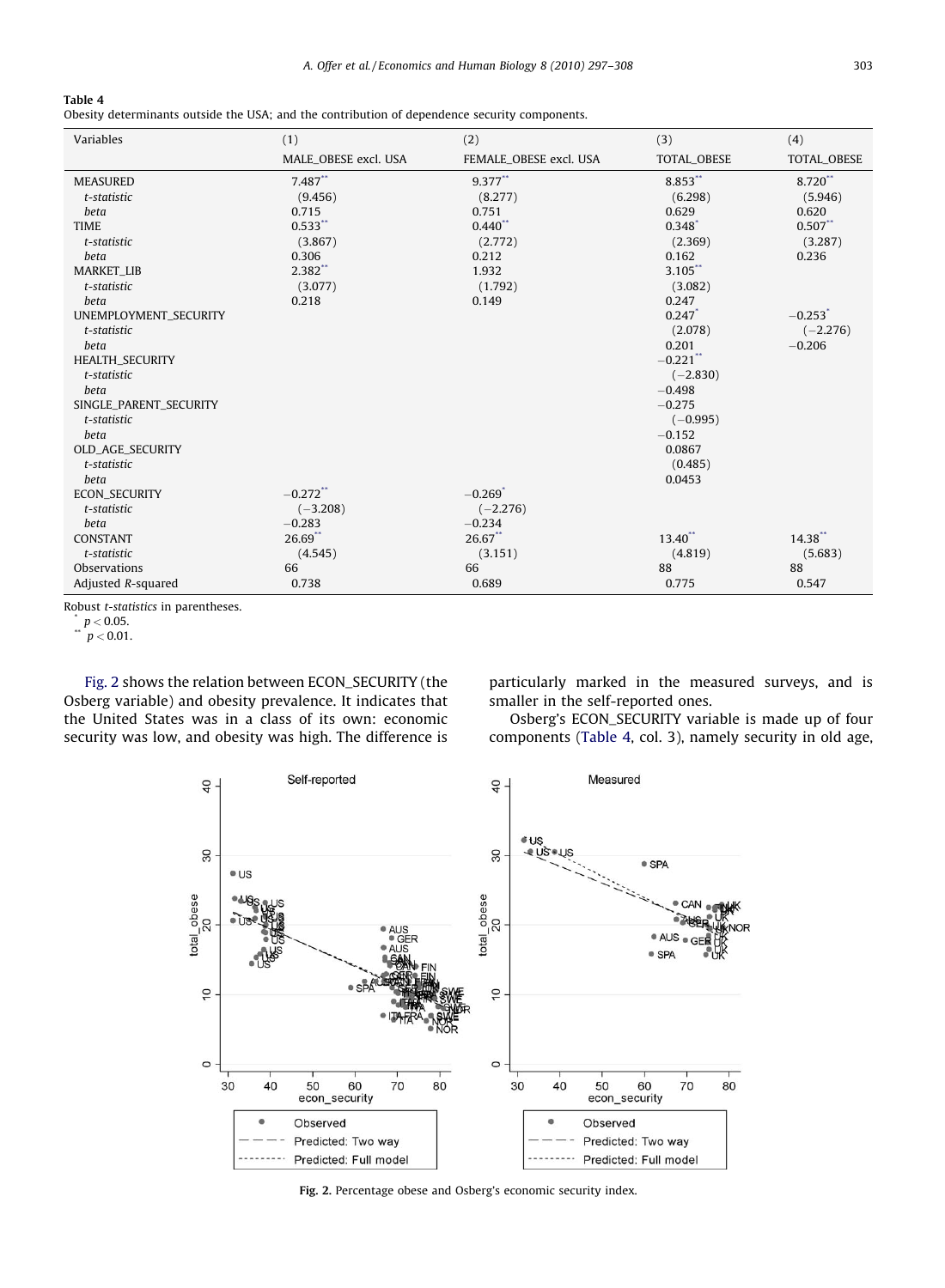security from unemployment, security in single-parenthood, and security from ill health. The first three are indices which combine the chance of being in the affected category, multiplied by an index of the strength of social protection. The fourth, security from ill health (variable HEALTH\_SECURITY) is an index of private medical expenses expressed as a percentage of disposable income. In [Table 4](#page-6-0) (col. 3) this latter variable, which proxies private medical cost risk, has the strongest effect on obesity. This is plausible. The risk of high medical spending is lumpy and volatile; it gives rise to financial, employment, and psychological stress, and in some instances, to sustained physical pain and discomfort. In the United States, medical costs are the most frequent causes of bankruptcy, and this is more common than heart disease or divorce [\(Warren](#page-11-0) [and Tyagi, 2003,](#page-11-0) 80–85; [Offer, 2006](#page-10-0), 293–294). Unemployment protection is also a significant variable, but has the 'wrong' sign; this is reversed if MARKET\_LIB is taken out (col. 5). The Osberg security index focuses on conditions of dependence, and expectations of social support. It is a powerful variable, but almost all the work is done by a

#### Table 5

The contribution of security at work (ILO security index).

single component, namely the uncertainty arising from having to pay for health care out of personal income.

A different index approaches the role of security in predicting obesity from a different angle, not of dependency, but of work. It confirms the connection between security and obesity by achieving similar results with different data and a different approach. This is the ILO Index of Economic Security [\(International Labour Organization, 2004\)](#page-10-0). It is derived from various surveys between 1991 and 2003, i.e., the period covered by our sample ([ILO, 2004](#page-10-0)), but is not available year by year, and only provides one data point for each country. Hence, it only measures differences in levels, not in trends. It is not entirely dissimilar in this respect to the Osberg ECON\_SECURITY variable, where temporal variation is controlled for by the TIME variable.

The effect of the ILO security variable is estimated in Table 5, col. 1. Table 5 cols. 1–2 show that the ILO work security index (ILO\_SECURITY) is a determinant of obesity, but is dominated by MARKET\_LIB. What this says is that work-based insecurity has a significant effect on obesity only in market-liberal countries (col. 3). The index is

| Variables               | (1)                   | (2)                  | (3)                          | (4)                    | (5)         |
|-------------------------|-----------------------|----------------------|------------------------------|------------------------|-------------|
|                         | TOTAL_OBESE           | TOTAL_OBESE          | TOTAL_OBESE (market liberal) | TOTAL_OBESE            | TOTAL_OBESE |
| <b>MEASURED</b>         | $7.716$ <sup>**</sup> | 8.424                | $5.687$ <sup>**</sup>        | $8.050$ **             | $7.881$ **  |
| t-statistic             | (5.493)               | (7.017)              | (8.616)                      | (6.005)                | (6.144)     |
| beta                    | 0.548                 | 0.599                | 0.588                        | 0.572                  | 0.560       |
| <b>TIME</b>             | $0.458$ **            | $0.385$ <sup>*</sup> | 0.729                        | $0.391$ **             | 0.408       |
| t-statistic             | (3.382)               | (2.405)              | (7.489)                      | (3.448)                | (4.064)     |
| beta                    | 0.213                 | 0.179                | 0.455                        | 0.182                  | 0.190       |
| <b>MARKET_LIB</b>       | $4.112$ <sup>**</sup> |                      |                              |                        |             |
| t-statistic             | (3.006)               |                      |                              |                        |             |
| beta                    | 0.327                 |                      |                              |                        |             |
| LABOUR_SECURITY         |                       |                      |                              | $-0.0606$              |             |
| t-statistic             |                       |                      |                              | $(-0.430)$             |             |
| beta                    |                       |                      |                              | $-0.0843$              |             |
| EMPLOYMENT_SECURITY     |                       |                      |                              | 0.00396                |             |
| t-statistic             |                       |                      |                              | (0.0528)               |             |
| beta                    |                       |                      |                              | 0.00906                |             |
| <b>JOB_SECURITY</b>     |                       |                      |                              | 0.0271                 |             |
| t-statistic             |                       |                      |                              | (0.422)                |             |
| beta                    |                       |                      |                              | 0.0388                 |             |
| SKILL_SECURITY          |                       |                      |                              | 0.881                  | $0.768$ **  |
| t-statistic             |                       |                      |                              | (5.087)                | (7.126)     |
| beta                    |                       |                      |                              | 0.723                  | 0.631       |
| WORK_SECURITY           |                       |                      |                              | 0.0397                 |             |
| t-statistic             |                       |                      |                              | (0.335)                |             |
| beta                    |                       |                      |                              | 0.0663                 |             |
| REPRESENTATION_SECURITY |                       |                      |                              | $-0.306$               | $-0.279$ ** |
| t-statistic             |                       |                      |                              | $(-4.072)$             | $(-11.64)$  |
| beta                    |                       |                      |                              | $-0.749$               | $-0.683$    |
| <b>INCOME_SECURITY</b>  |                       |                      |                              | $-0.400$ <sup>**</sup> | $-0.360$ ** |
| t-statistic             |                       |                      |                              | $(-2.817)$             | $(-5.210)$  |
| beta                    |                       |                      |                              | $-0.437$               | $-0.393$    |
| ILO_SECURITY            | $-0.0943$             | $-0.195$ **          | $-0.399$ <sup>**</sup>       |                        |             |
| t-statistic             | $(-1.938)$            | $(-5.275)$           | $(-8.037)$                   |                        |             |
| beta                    | $-0.188$              | $-0.387$             | $-0.593$                     |                        |             |
| CONSTANT                | $15.20$ **            | 24.95**              | $40.28$ **                   | $-5.922$               | $-1.649$    |
| t-statistic             | (3.355)               | (7.832)              | (11.98)                      | $(-0.977)$             | $(-0.406)$  |
| Observations            | 88                    | 88                   | 47                           | 88                     | 88          |
| Adjusted R-squared      | 0.692                 | 0.623                | 0.810                        | 0.797                  | 0.800       |
|                         |                       |                      |                              |                        |             |

Robust t-statistics in parentheses.

 $p < 0.05$ .

 $p < 0.01$ .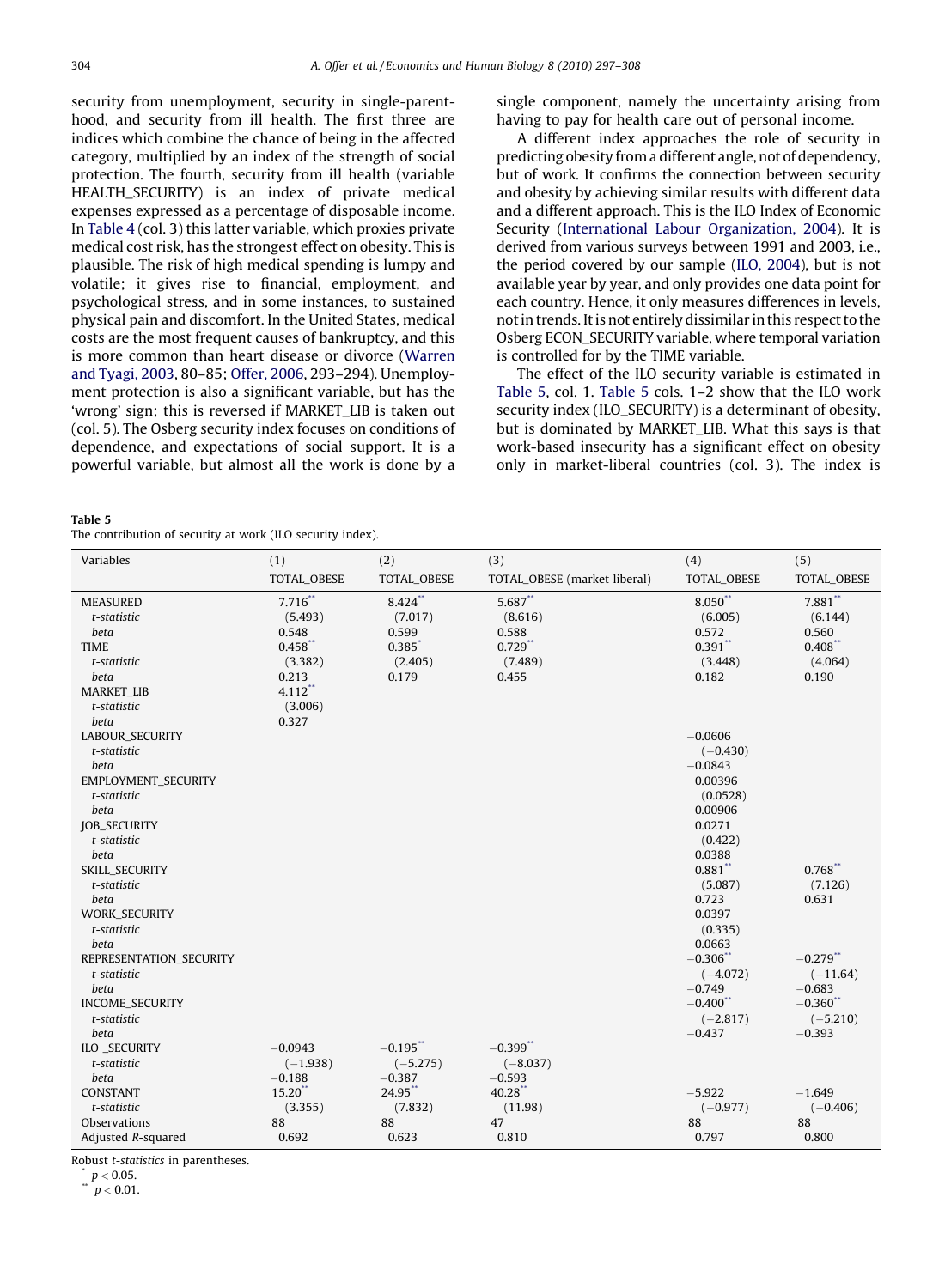<span id="page-8-0"></span>composed of seven components: labour-market security (i.e., unemployment), employment security, work security (risk at work), job security (control/autonomy at work), skill security (education and training), representation security (legal and union rights), and income security. Col. 4 estimates the relative power of each of these components. Only three of them are significant. Representation and income security have the expected sign– obesity decreases as they increase. Representation (an aspect of employment security) is a particularly strong determinant. These two variables are partially offset by skill security, which is also strong but has a positive sign. One way of interpreting this finding is that 'representative security' stands for the ability of workers to bargain collectively, and skill security (or individual human capital) for their ability to bargain individually. The skill variable measures the general rise of educational and training levels. One of us has argued elsewhere that accumulation of human capital has inclined workers towards more individualistic forms of bargaining ([Offer,](#page-10-0) [2008](#page-10-0), 547). But this security may be delusive, and provides little respite from the rising anxieties of market competition (e.g., [Ehrenreich, 2006; Hacker, 2006; Newman, 1988;](#page-10-0) [Offer, 2006,](#page-10-0) 292–298; [Warren and Tyagi, 2003](#page-11-0), 80–85). If this is correct, then as workplace security declined through our period, paradoxically the general rise in educational levels which has taken place in the most advanced societies was accompanied by insecurity and its corollary, obesity. Alternatively, and perhaps more plausibly, the rise of obesity in higher human-capital countries does not indicate that it is higher skilled persons who are becoming more obese. The shift to individual bargaining will have benefited those who have bargaining power, while worsening the position of the rest. Hence, it may not be the brain workers who suffer from obesity in these

countries, but disproportionately the manual workers who have been left behind, and who have lost their bargaining power.

# 4.3. Equality

The prevalence of obesity is inversely related to socio-economic status ([Offer, 2006](#page-10-0), 152–153; [McLaren,](#page-10-0) [2007](#page-10-0)). An additional, or perhaps alternative, source of stress for inducing obesity is inequality ([Pickett et al.,](#page-10-0) [2005; Wilkinson and Pickett, 2009,](#page-10-0) 89–94). As we have seen, in multivariate analysis, insecurity dominates inequality. But this finding may not be decisive. Insecurity may be an aspect of inequality. The unobservable epidemiological insult in question may be captured better by insecurity than inequality. Insecurity is a personal attribute, inequality a social one. Or we may not be using the right measure of inequality. The variable used measures household income controlled for household size, derived from surveys. This is likely to truncate both the bottom and the top of the distributions. It says nothing about other forms of inequality, especially inequality of wealth, which is much stronger than inequality of income. In the work of [Marmot \(2004\)](#page-10-0) and of [Wilkinson and Pickett \(2009\)](#page-11-0), the stress mechanism is assumed to be the burden of subordination. This mechanism is not captured by our statistical analysis. [Atkinson and Brandolini \(2001\)](#page-10-0) stress how difficult it is to identify the appropriate inequality measure. The Osberg inequality measures are particularly turbulent and unstable for these years. Some countries were already reversing the steep rise of inequality of early market liberalism during these years (Australia, Denmark, France, Netherlands, Spain, Sweden) while others were beginning their descent (Bel-



Fig. 3. Percentage obese and Inverse\_Gini equality index.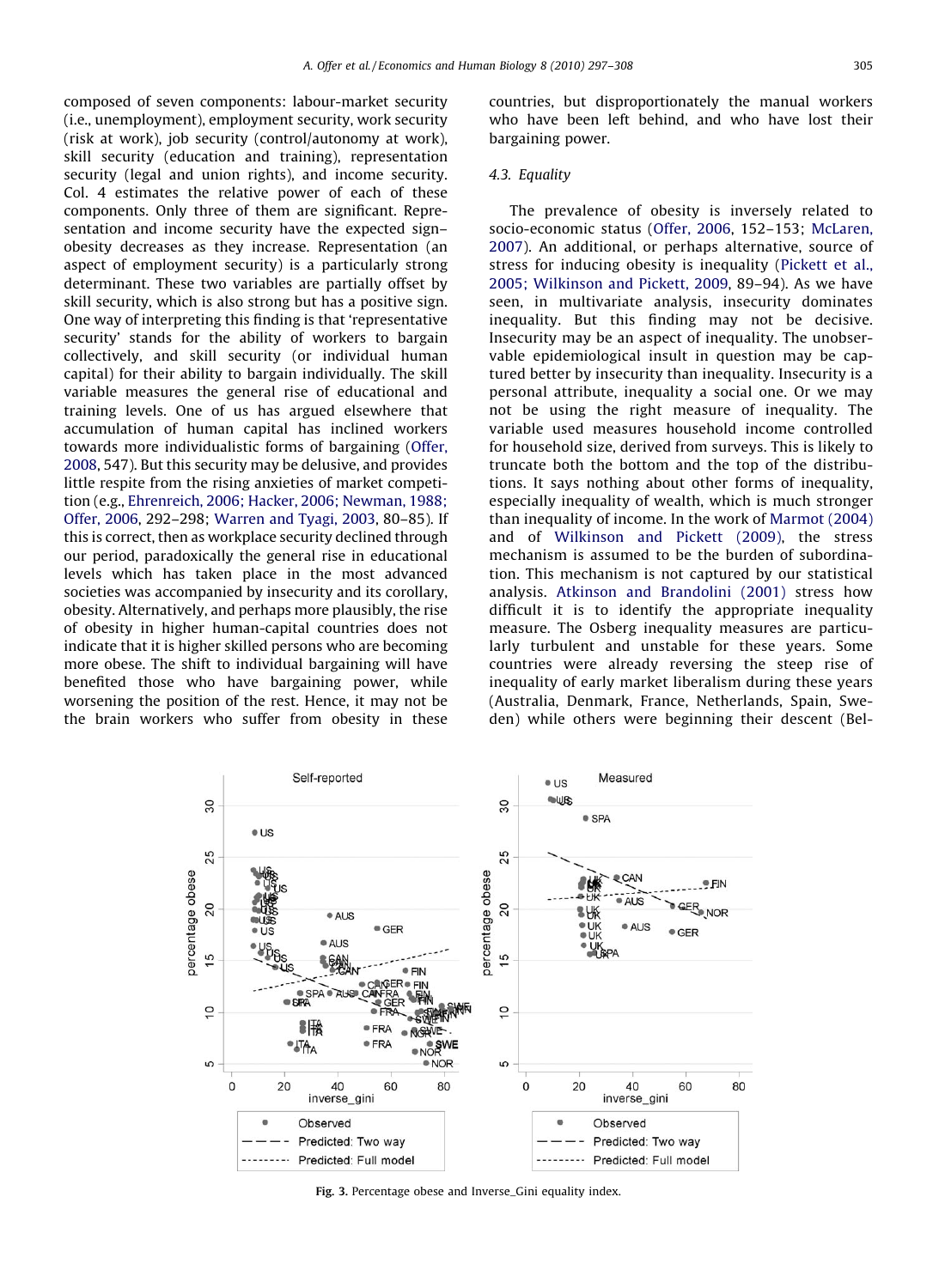gium, Norway, Italy). Others were stable (Canada, Germany, Italy) or moved both ways (UK). This makes it difficult to generalise about the role of inequality with a multi-country study for these years.

One way in which the inequality hypothesis is manifest is in two-way correlations. [Fig. 3](#page-8-0) shows the relation between obesity prevalence and economic equality. The trend is weaker than for economic security, but does replicate the findings of [Wilkinson and Pickett \(2009\)](#page-11-0). The trend derived from the multivariate model diverges strongly from the two-way plot.

# 5. Conclusion

This study is a snapshot of obesity in advanced countries at the end of the 20th century, and allows some preliminary conclusions. Market-liberal countries stand out as having high levels of obesity, and higher rates of obesity growth. The TIME variable is more powerful in market-liberal countries ([Table 3\)](#page-5-0). The United States in particular is an outlier, ranking first on both levels and rates of growth of obesity, but market-liberal distinctiveness remains when the United States is left out [\(Table 4](#page-6-0), cols. 1–2). One reason is market freedoms: fast-food prices, as proxied by the BIG\_MAC variable, are considerably lower in market-liberal countries, due to lower levels of taxation and wages which prevail in market-liberal countries. In other words, the 'fast-food shock' which is invoked in explanation of obesity, has acted more powerfully in market-liberal countries.

The most powerful influence we have uncovered on levels of obesity is insecurity. This relation remains even after controlling for MARKET\_LIB, which has a strong, significant, and positive effect in most regressions. We have measured insecurity in two ways, using an index of dependency (ECON\_SECURITY) and another one of insecurity at work (ILO\_SECURITY). Each of these independently has considerable explanatory power, but the former dominates the latter in regressions.<sup>3</sup> This is not decisive, since ECON\_SECURITY has greater resolution: annual observations, versus a single observation for ILO\_SECURITY. On the other hand, annual change is controlled for in the case of ECON\_SECURITY by the TIME variable, so the security variables reflect levels, not trends. Breaking down the indices into their component parts, in the case of dependency insecurity, the only significant component is private medical expenditure. Using the ILO index of security at work, income security and workers' rights are both associated with lower obesity prevalence. Education and skill might seem be associated with higher security, but in this study are found to be associated with higher obesity. In this case, the accumulation of human capital appears to act in an opposite direction to worker representation. Our tentative interpretation is that taken in the aggregate, the security provided by human capital encourages some workers to abandon unionisation and labour market protections, but that individual bargaining power is often delusive. It is the resulting insecurity which

we associate here with obesity, especially for those with lower human capital. That is not to say, for example, that trade unionists have lower obesity prevalence, or that households that suffer medical adversity are prone to weight gain. The surveys tell us nothing about individuals – it could well be that the general climate of insecurity is what affects individuals, and not all of them in the same way. We intend to investigate this further at an individual level. The actual mechanisms suggested here for obesity growth are psychological. They are not detectable in the aggregate results of surveys. But they are consistent with the hypothesis that insecurity of competitive market societies is conducive to obesity.

Inequality is another contender. In multivariate analysis, equality is dominated by security. But that does not settle the matter – insecurity may be a consequence of inequality, and the measure of inequality used may not be the best one. In bi-variate analysis, higher equality is inversely related to obesity prevalence, and that is also the case for unemployment protection, which likewise has the 'wrong' sign in the multivariate model [\(Table 4,](#page-6-0) col. 5).

The study is essentially cross-sectional, but it raises an historical question. If welfare regimes are such a critical determinant of obesity, where do such regimes themselves come from? [Fig. 2](#page-6-0) shows the United States clustered at the high end, and the Scandinavian countries clustered at the low end. The market-liberal countries in our sample all share English as a common language. Norway and Sweden, at the low end of obesity and high end of security, both use variants of the same language, and share a common culture and religion, in addition to having similar welfare regimes. This suggests that welfare regimes have historical and cultural roots and that the search for causes needs to venture into the past; that a disposition for excess or moderation, for risk-taking or security, may be rooted in the respective cultures. On the other hand, culture may not be destiny. Social pathology can respond to experience and learning, and can moderate seemingly of its own accord. Out of several examples that could be chosen, smoking, the most salient, rose to majority use in the first half of the 20th century, and has declined ever since. The trajectory of obesity in the United States and the UK also appears to have flattened in the last few years ([Flegal et al., 2010; Health and Social Care](#page-10-0) [Information Centre, 2005](#page-10-0)).

Our conclusions are derived from aggregates. The actual mechanisms require investigation at the level of individuals. We have already begun to do so, and hope to replicate this study with a smaller number of countries using such datasets. The study is still in early days. The implications, however, are large. The association of insecurity and obesity has a bearing on larger policy norms. It suggests that the economic benefits of flexible and open markets, such as they are, may be offset by costs to personal and public health which are rarely taken into account. The controlled market economies (those we have defined here as not being 'market liberal') all support successful and affluent societies. They also appear to perform better on this important dimension of personal

<sup>&</sup>lt;sup>3</sup> *t*-Statistics of  $-6.69$  and 0.8 respectively, with MARKET\_LIB omitted. **and public health.**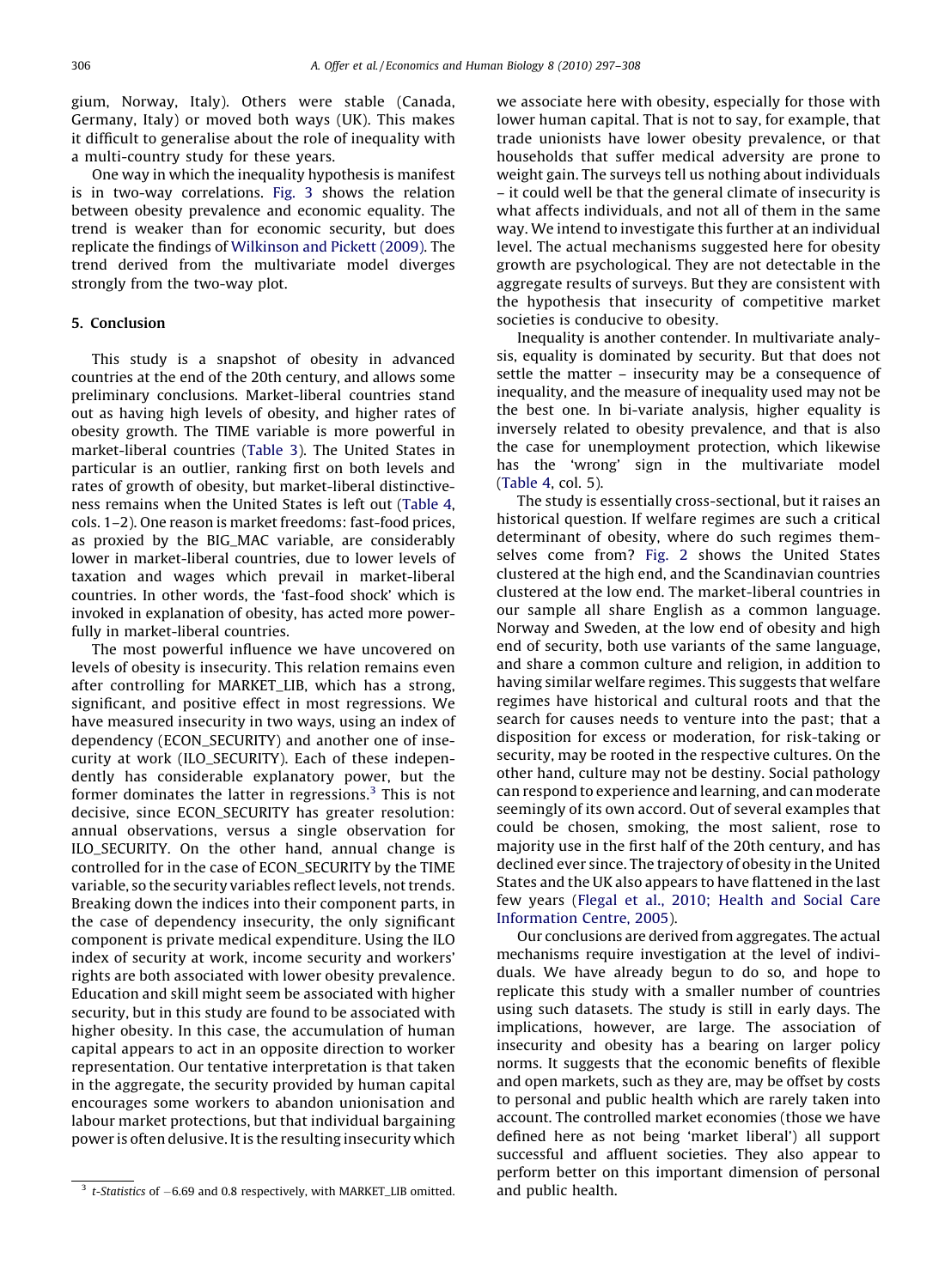#### <span id="page-10-0"></span>Acknowledgments

We are grateful for good comments to the journal's referees, to Michael Lipton, and to participants at the Obesity and Welfare Regimes conference at Oxford in 2009, as well as at several other seminars and conferences. Financial support was provided by the BUPA Foundation and by a British Academy Conference Grant. The Economist generously provided Big Mac index data.

#### References

- Atkinson, A.B., Brandolini, A., 2001. Promise and pitfalls in the use of 'secondary" data-sets: income inequality in OECD countries as a case study. Journal of Economic Literature 39, 771–799.
- Björntorp, P., 2001. Do stress reactions cause abdominal obesity and comorbidities? Obesity Reviews 2, 73–86.
- Butland, B., Jebb, S., Kopelman, P., McPherson, K., Thomas, S., Mardell, J., Parry, V, 2007. Foresight: tackling obesities: future choices – project report, Great Britain, Government Office for Science, Foresight Programme.
- Chou, S.Y., Grossman, M., Saffer, H., 2004. An economic analysis of adult obesity: results from the behavioral risk factor surveillance system. Journal of Health Economics 23, 565–587.
- Cutler, D.M., Glaeser, E.L., Shapiro, J.M., 2003. Why have Americans become more obese? Journal of Economic Perspectives 17, 93–118.
- Dallman, M.F., Pecoraro, N., Akana, S.F., La Fleur, S.E., Gomez, F., Houshyar, H., Bell, M.E., Bhatnagar, S., Laugero, K.D., Manalo, S., 2003. Chronic stress and obesity: a new view of ''comfort food''. Proceedings of the National Academy of Sciences of the United States of America 100, 11696–11701.
- Dallman, M.F., Pecoraro, N.C., la Fleur, S.E., 2005. Chronic stress and comfort foods: self-medication and abdominal obesity. Brain, Behavior, and Immunity 19, 275–280.
- Delpeuch, F., Maire, B., Monnier, E., Holdsworth, M., 2009. Globesity: A Planet Out of Control? Earthscan, London.
- Demyttenaere, K., Bruffaerts, R., Posada-Villa, J., Gasquet, I., Kovess, V., Lepine, J.P., Angermeyer, M.C., Bernert, S., de Girolamo, G., Morosini, P., Polidori, G., Kikkawa, T., Kawakami, N., Ono, Y., Takeshima, T., Uda, H., Karam, E.G., Fayyad, J.A., Karam, A.N., Mneimneh, Z.N., Medina-Mora, M.E., Borges, G., Lara, C., de Graaf, R., Ormel, J., Gureje, O., Shen, Y., Huang, Y., Zhang, M., Alonso, J., Haro, J.M., Vilagut, G., Bromet, E.J., Gluzman, S., Webb, C., Kessler, R.C., Merikangas, K.R., Anthony, J.C., Von Korff, M.R., Wang, P.S., Brugha, T.S., Aguilar-Gaxiola, S., Lee, S., Heeringa, S., Pennell, B.E., Zaslavsky, A.M., Ustun, T.B., Chatterji, S., 2004. Prevalence, severity, and unmet need for treatment of mental disorders in the World Health Organization World Mental Health Surveys. JAMA 291, 2581–2590.
- Dolnick, S., 2010. The Obesity–Hunger Paradox. New York Times, New York.
- Drapeau, V., Therrien, F., Richard, D., Tremblay, A., 2003. Is visceral obesity a physiological adaptation to stress? Panminerva Medica 45, 189–195.
- Drewnowski, A., Darmon, N., 2005. Food choices and diet costs: an economic analysis. Journal of Nutrition 135, 900–904.
- Ehrenreich, B., 2006. Bait and Switch: The Futile Pursuit of the Corporate Dream. Granta, London.
- Esping-Andersen, G., 1990. The Three Worlds of Welfare Capitalism. Polity, Cambridge.
- Flegal, K.M., Carroll, M.D., Ogden, C.L., Curtin, L.R., 2010. Prevalence and trends in obesity among US adults, 1999–2008. JAMA 303, 235–241.
- Gerace, T.A., George, V.A., 1996. Predictors of weight increases over 7 years in fire fighters and paramedics. Preventive Medicine 25, 593–600.
- Goodin, R.E., Headey, B., Muffels, R., Dirven, H.-J., 1999. The Real Worlds of Welfare Capitalism. Cambridge University Press, Cambridge, UK.
- Greeno, C.G., Wing, R.R., 1994. Stress-induced eating. Psychological Bulletin 115 (3), 444–464.
- Hacker, J.S., 2006. The Great Risk Shift. Oxford University Press, New York.
- Hall, P.A., Soskice, D., 2001. Varieties of Capitalism. Oxford University Press, Oxford.
- Hannerz, H., Albertsen, K., Nielsen, M.L., Tuchsen, F., Burr, H., 2004. Occupational factors and 5-year weight change among men in a Danish national cohort. Health Psychology 23, 283–288.
- Health and Social Care Information Centre, 2005. Health Survey for England 2004. Updating of Trend Tables to Include 2004 Data. Government Statistical Service, London.
- International Labour Organization, 2004. Economic Security for a Better World. International Labour Organization, Geneva.
- International Obesity Task Force, 2010. International obesity task force prevalence data.
- Kasser, T., 2002. The High Price of Materialism. MIT Press, London.
- Kasser, T., Ryan, R.M., Couchman, C.E., Sheldon, K.M, 2004. Materialistic values: their causes and consequences. In: Kanner, A.D. (Ed.), Psychology and Consumer Culture: The Struggle for a Good Life in a Materialistic World, Washington, DC, pp. 11–28.
- Komlos, J., Smith, P.K., Bogin, B., 2004. Obesity and the rate of time preference: is there a connection? Journal of Biosocial Science 36, 209–220.
- Lakdawalla, D., Philipson, T., Bhattacharya, J., 2005. Welfare-enhancing technological change and the growth of obesity. American Economic Review 95, 253–257.
- Latner, J.D., O'Brien, K.S., Durso, L.E., Brinkman, L.A., MacDonald, T., 2008. Weighing obesity stigma: the relative strength of different forms of bias. International Journal of Obesity 32, 1145–1152.
- Lazzarato, M., 2009. Neoliberalism in action. Inequality, insecurity and the reconstruction of the social. Theory, Culture and Society 26 (6), 109–133.
- Marmot, M.G., 2004. Status Syndrome: How Your Social Standing Directly Affects Your Health and Life Expectancy. Bloomsbury Pub., London.
- McLaren, L., 2007. Socioeconomic status and obesity. Epidemiologic Reviews 29, 29–48.
- Nakao, M., 2010. Work-related stress and psychosomatic medicine. BioPsychoSocial Medicine 4, 4 doi:10.1186/1751-0759-4-4.
- Newman, K.S., 1988. Falling From Grace: The Experience of Downward Mobility in the American Middle Class. Free Press, New York.
- Offer, A., 2001. Body weight and self-control in the United States and Britain since the 1950s. Social History of Medicine 14, 79–106.
- Offer, A., 2006. The Challenge of Affluence: Self-Control and Well-Being in the United States and Britain Since 1950. Oxford University Press, Oxford.
- Offer, A., 2008. British manual workers: from producers to consumers, c. 1950–2000. Contemporary British History 22, 537–571.
- Oliver, G., Wardle, J., Gibson, E.L., 2000. Stress and food choice: a laboratory study. Psychosomatic Medicine 62 (6), 853–865.
- Osberg, L., 2009. Measuring Economic Security and Insecure Times: New Perspectives, New Events, and the Index of Economic Well-Being. Centre for the Study of Living Standards, Ottawa.
- Oswald, A.J., Powdthavee, N., 2007. Obesity, unhappiness, and the challenge of affluence: theory and evidence. Economic Journal 117, F441–F454.
- Philipson, T.J., Posner, R.A., 2003. The long-run growth in obesity as a function of technological change. Perspectives in Biology and Medicine 46, S87–S107.
- Philipson, T.J., Posner, R.A., 2008. Is the obesity epidemic a public health problem? A review of Zoltan J. Acs and Alan Lyles's obesity, business and public policy. Journal of Economic Literature 46, 974–982.
- Pickett, K.E., Kelly, S., Brunner, E., Lobstein, T., Wilkinson, R.G., 2005. Wider income gaps, wider waistbands? An ecological study of obesity and income inequality. Journal of Epidemiology and Community Health 59, 670–674.
- Pickett, K.E., Wilkinson, R.G., 2007. Child wellbeing and income inequality in rich societies: ecological cross sectional study. BMJ 335, 1080–1085.
- Puhl, R.M., Heuer, C.A., 2009. The stigma of obesity: a review and update. Obesity 17, 941–964.
- Scott, K.M., Bruffaerts, R., Simon, G.E., Alonso, J., Angermeyer, M., de Girolamo, G., Demyttenaere, K., Gasquet, I., Haro, J.M., Karam, E., Kessler, R.C., Levinson, D., Medina Mora, M.E., Oakley Browne, M.A., Ormel, J., Villa, J.P., Uda, H., Von Korff, M., 2008. Obesity and mental disorders in the general population: results from the world mental health surveys. International Journal of Obesity (Lond) 32, 192–200.
- Scott-Marshall, H., 2010. The social patterning of work-related insecurity and its health consequences. Social Indicators Research 96, 313–337.
- Sennett, R., Cobb, J., 1972. The Hidden Injuries of Class. Knopf, New York.
- Smith, T., 2009. Reconciling psychology with economics obesity, behavioral biology, and rational overeating. Journal of Bioeconomics 11, 249–282.
- Smith, T., Stoddard, C., Barnes, M., 2009. Why the poor get fat: weight gain and economic insecurity. Forum for Health Economics & Policy 12 Article 5.
- Torres, S.J., Nowson, C.A., 2007. Relationship between stress, eating behavior, and obesity. Nutrition 23, 887–894.